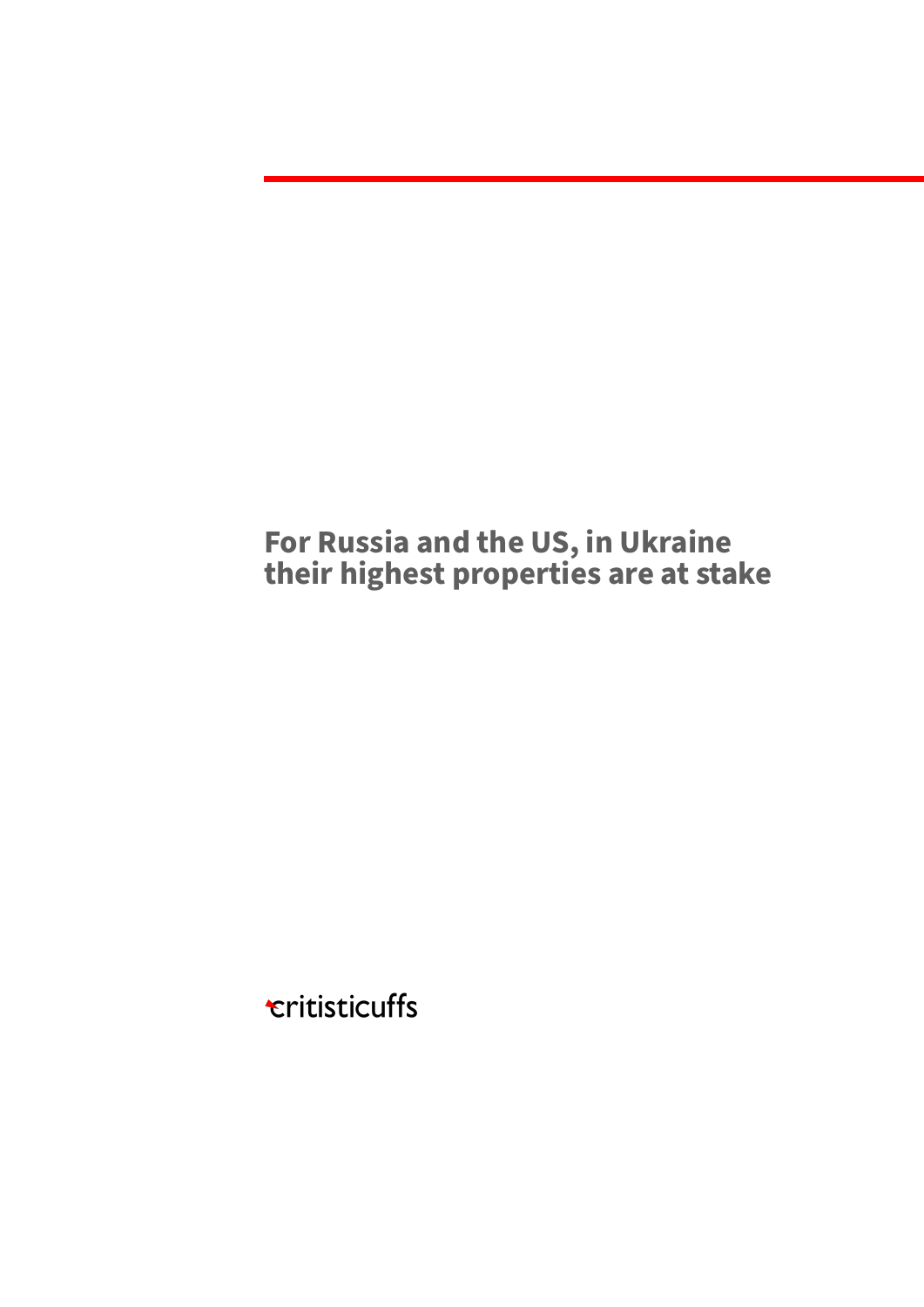Everyone is of course against war, not least political leaders and pundits, whether of the right, centre or left, whose commitment to peace is beyond question. This wholehearted antipathy for bloodshed typically stands firm, right up until it does not. The Stop the War Coalition, however, did not transform its coalition to stop wars into a coalition to stop a Russian victory in the current war. When putting forward their position, they made a connection between NATO's expansion toward Russia's borders (cf. Appendix) and Russia's invasion of Ukraine:

"NATO should call a halt to its eastward expansion and commit to a new security deal for Europe which meets the needs of all states and peoples." — *Stop the War Statement on the Crisis Over Ukraine*. 18 Feb 2022

#### The Labour Party generally disagreed with that line of re[asoning and its leader declared:](https://web.archive.org/web/20220219174919/https://www.stopwar.org.uk/article/list-of-signatories-stop-the-war-statement-on-the-crisis-over-ukraine/)

["Russian](https://web.archive.org/web/20220219174919/https://www.stopwar.org.uk/article/list-of-signatories-stop-the-war-statement-on-the-crisis-over-ukraine/) tanks sit, engines revving, on the verge of annexing Ukraine, but protest placards waved here by the usual suspects condemn Nato, not Moscow. Any equating of the right of a sovereign nation to determine its own future, even to exist, and the vicious aggression of a neighbour is an intellectual sham. To do so is not merely misguided: it is morally wrong." — Sir Keir Starmer. *Under my leadership, Labour's commitment to Nato is unshakable*. 10 Feb 2022

#### Paul Mason took it upon himself to argue this point:

["Progressives should abandon the delusion that this crisis has b](https://web.archive.org/web/20220501103242/https://www.theguardian.com/commentisfree/2022/feb/10/labour-nato-british-left-ukraine-keir-starmer)een triggered by Nato's 'encir‑ clement' of Russia." — Paul Mason. *The left must stand with Ukraine against Putin's aggression*. 22 Feb 2022

#### The anarchists at Freedom News agree[:](https://web.archive.org/web/20220501111803/https://www.newstatesman.com/comment/2022/02/the-left-must-stand-with-ukraine-against-putins-aggression)

"Or, the worst: [the Westerners] want to explain to me how this is a NATO created conflict, or, if they happen to feel more generous, they come up with some kind of 'both sides to blame' rhetoric." — Zosia Brom. *Fuck leftist westplaining*. 4 Mar 2022

### What is remarkable about these rebuttals is that they do not disagree in substance with the claim that this is not "merely" a war b[etween Russia and Ukrai](https://web.archive.org/web/20220501112342/https://freedomnews.org.uk/2022/03/04/fuck-leftist-westplaining/)ne, but a conflict between NATO and Russia:1

- **Sir Keir Starmer:** "But to condemn Nato is to condemn the guarantee of democracy and security it brings, and which our allies in eastern and central Europe are relying on, as the sabre-rattling from Moscow grows ever louder."
- **Paul Mason:** "But this crisis goes far beyond Ukraine: Putin's goal is to destabilise the West. He's made great strides towards that goal already. His subversion efforts in the US are echoed nightly on Fox News; Joe Biden's presidency looks increasingly weak; the European Union is divided; and Nato itself is uncertain over what to do next."
- **Zosia Brom:** "But when you say 'Fuck NATO' or 'End NATO expansion', what I hear is that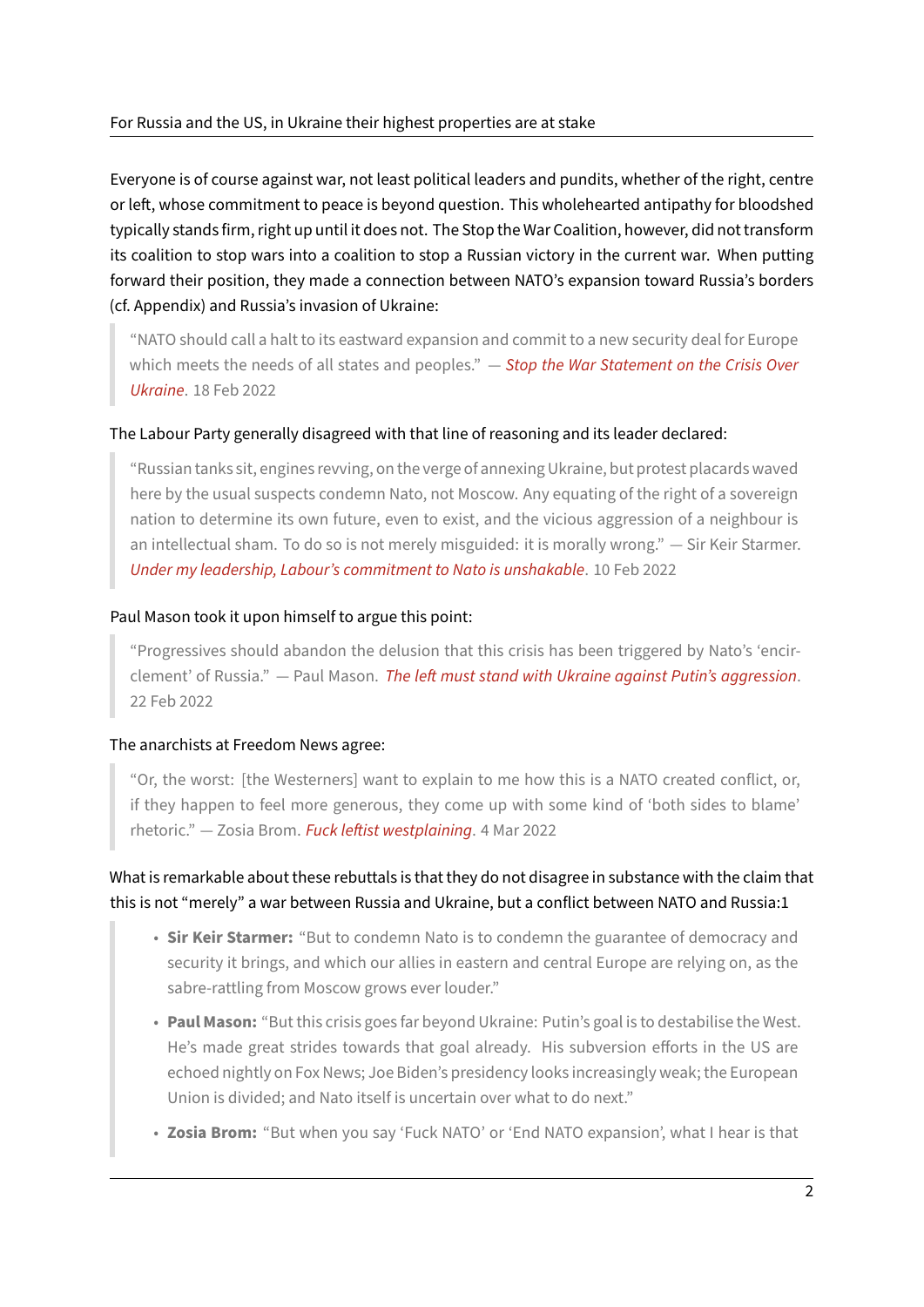you do not care about the safety and wellbeing of my Eastern European friends, family and comrades."

That is, NATO must protect at least its eastern members against Russia (Brom), NATO is protecting democracy and security across eastern and central Europe against Russia (Starmer) or Russia is desta‑ bilising the entire West including, somehow, the US presidency (Mason).

These defenders of Ukrainian sovereignty identify correctly that much more than Ukraine is at stake for the involved war parties. It is a war about the European peace order, fought between the mightiest war alliance2 in human history3 on the one side and the only military power in the world capable of confronting it in an all‑out war on the other side. What upsets these patriots about the hippies and Leninists in the Stop the War coalition is their treacherous lack of support for the troops, a crime against war morality:

"That's why the likes of the Stop the War coalition are not benign voicesfor peace. At best they are naive; at worst they actively give succour to authoritarian leaders who directly threaten democracies. There is nothing progressive in showing solidarity with the aggressor when our allies need our solidarity and – crucially – our practical assistance, now more than ever." — Sir Keir Starmer. *Under my leadership, Labour's commitment to Nato is unshakable*. 10 Feb 2022

What Starmer and his fellow travellers want is for their audience to cross their fingers for the right side in [this slaughter. In a sense, this is absurd: waving protest placards](https://web.archive.org/web/20220501103242/https://www.theguardian.com/commentisfree/2022/feb/10/labour-nato-british-left-ukraine-keir-starmer) in the UK condemning Moscow would do little to sway Putin. Indeed, as has been documented in e.g. 2003, not even the British state feels particularly impressed by anti-war protest placards being waved by the usual suspects. Yet, as much as Starmer's, Mason's and Brom's interventions may be driven by a genuine moral conviction that does not depend on the utility of their demand, at least for Starmer the whole endeavour is not useless. What Starmer is after, as the Prime Minister hopeful that he is, is a population willing to accept cutbacks and hardships in support of the war effort.4 When "our allies [need] our practical assistance now more than ever", the population should accept its cost as a dividend of war morality. For the Stop the War coalition the matter is an equally moralistic one. In identifying NATO's role before the Russian invasion, they wish to break the enthusiasm for this war. This earns them the scorn of the informal coalition of the willing quoted above.

However, identifying the role NATO and especially its leader, the US, plays in this conflict does more than merely answering which side to support in the slaughter. It also teaches you why, for both Russia and the US, nothing less than their respective status in the world is at stake. The people of Ukrainefind themselves at the sharp end of this battle for status, a status for which the US and Russia are willing to displace, maim and kill Ukrainians, and a status for which they are willing to risk nuclear war. Given this, we recommend abandoning the business of crossing fingers for states and their wars.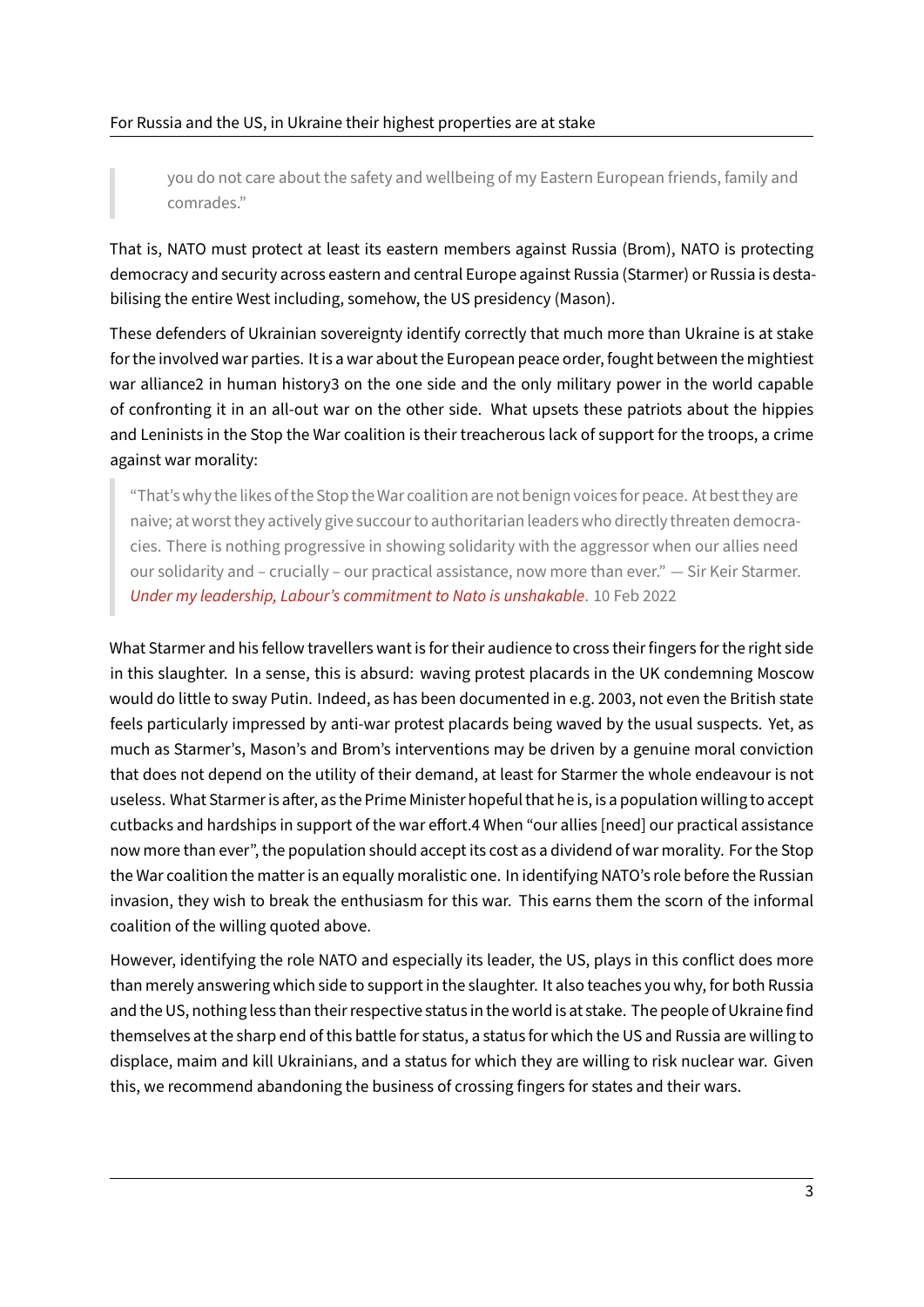# **1 Russia's Status Quo and Ambition**

The perspective of the Russian state on the role of NATO in this war is clear. In his televised address declaring the invasion of Ukraine, Vladimir Putin explained that he sees NATO's eastward expansion as nothing less than a matter of life and death for the Russian state:

"Anyfurther expansion of the North Atlantic alliance's infrastructure or the ongoing efforts to gain a military foothold of the Ukrainian territory are unacceptable for us. Of course, the question is not about NATO itself. It merely serves as a tool of US foreign policy. The problem is that in territories adjacent to Russia, which I have to note is our historical land, a hostile 'anti-Russia' is taking shape. Fully controlled from the outside, it is doing everything to attract NATO armed forces and obtain cutting‑edge weapons.

For the United States and its allies, it is a policy of containing Russia, with obvious geopolitical dividends. For our country, it is a matter of life and death, a matter of our historical future as a nation. This is not an exaggeration; this is afact. It is not only a very real threat to our interests but to the very existence of our state and to its sovereignty. It is the red line which we have spoken about on numerous occasions. They have crossed it." — Vladimir Putin. *Televised Address on Ukraine*. 24 Feb 2022

#### For the avoidance of doubt, the *situation* he is describing here is not disputed [by Russia's foes.](http://archive.today/2022.03.01-095435/https://www.bloomberg.com/news/articles/2022-02-24/full-transcript-vladimir-putin-s-televised-address-to-russia-on-ukraine-feb-24)

1. [The c](http://archive.today/2022.03.01-095435/https://www.bloomberg.com/news/articles/2022-02-24/full-transcript-vladimir-putin-s-televised-address-to-russia-on-ukraine-feb-24)entrality of Ukraine's NATO membership (or Ukraine as a NATO deployment zone) to this war is echoed by Ukrainian president Zelensky:

" 'Security guarantees and neutrality, the non-nuclear status of our state  $-$  we're ready to do that. That's the most important point ... they started the war because of it', Zelensky said." — Max Seddon, Andres Schipani and Polina Ivanova. *Volodymyr Zelensky says Ukraine ready to discuss neutrality in peace talks with Russia*. 28 Mar 2022

## 2. The strategic importance of Ukraine to Russia's security interests has [been expressed numerou](http://archive.today/2022.03.29-115222/https://www.ft.com/content/c5aa8066-715d-43dd-8a3c-b6907d839a36)s ti[mes by Western strategists, e.g.:5](http://archive.today/2022.03.29-115222/https://www.ft.com/content/c5aa8066-715d-43dd-8a3c-b6907d839a36)

"It cannot be stressed strongly enough that without Ukraine, Russia ceases to be an empire, but with Ukraine suborned and then subordinated, Russia automatically becomes an empire. American policymakers must face the fact that Ukraine is on the brink of disaster: the economy is in a free-fall, while Crimea is on the verge of a Russia-abetted ethnic explosion. Either crisis might be exploited to promote the breakup or the reintegration of Ukraine in a larger Moscow-dominated framework. It is urgent and essential that the United States convince the Ukranian government, through the promise of substantial economic assistance, to adopt long-delayed and badly needed economic reforms. At the same time, American political assurances for Ukraine's independence and territorial integrity should be forth‑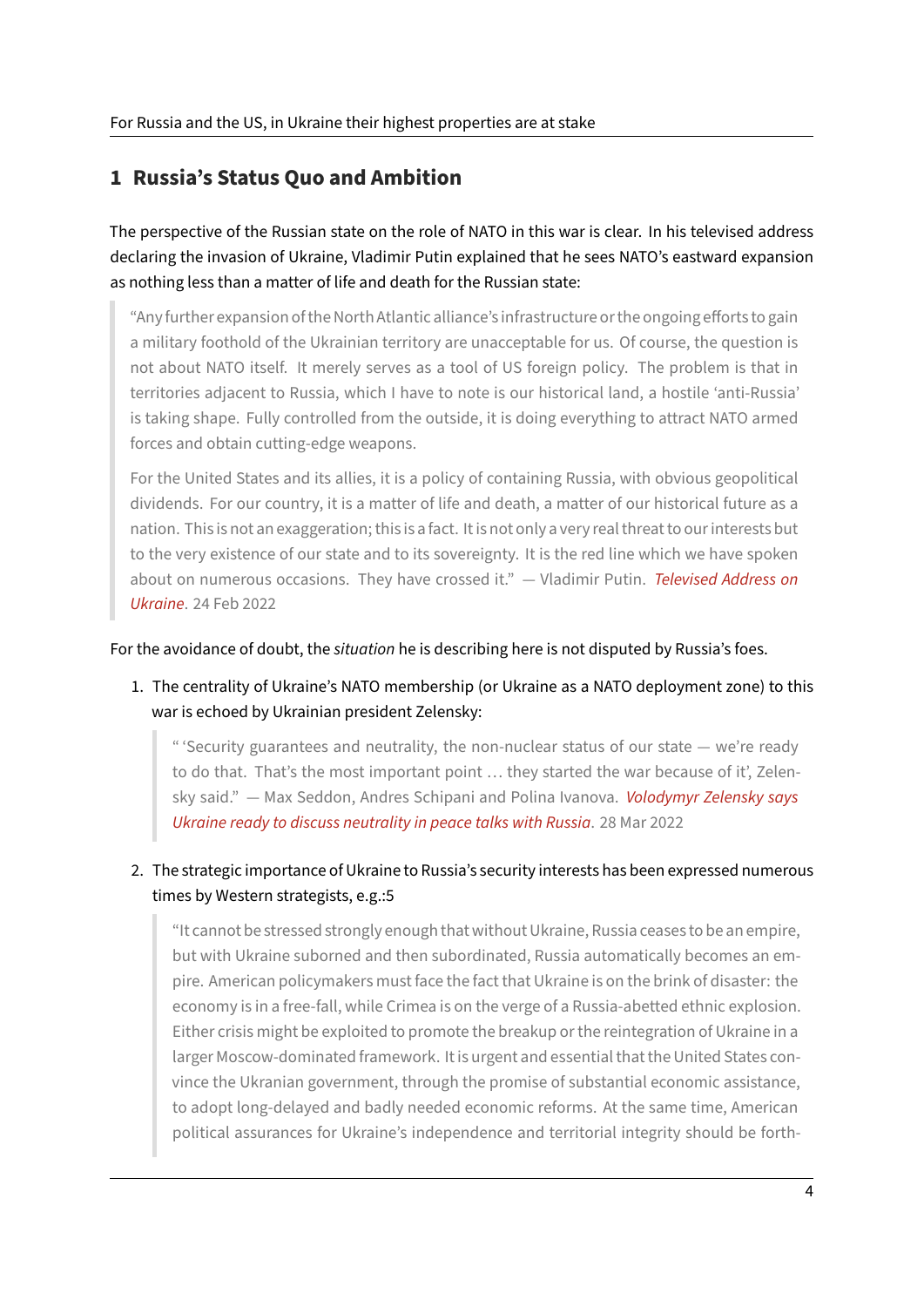coming." — Zbigniew Brzezinski (US National Security Advisor 1977 to 1981). *The Prema‑ ture Partnership* in *Foreign Affairs*. Mar 1994.

"Ukrainian entry into NATO is the brightest of all redlines for the Russian elite (not just Putin). In more than two and a half years of conversations with key Russian pl[ayers, from](https://web.archive.org/web/20150824151442/https://www.foreignaffairs.com/articles/russian-federation/1994-03-01/premature-partnership) knuckle-draggers in the dark recesses of the Kremlin to Putin's sharpest liberal critics, I have yet to find anyone who views Ukraine in NATO as anything other than a direct challenge to Russian interests." — William Burns, now CIA director. Quote from 2008 cited in *The Making of Vladimir Putin* in *New York Times*. Mar 2022.

#### 3. The increased integration of the Ukrainian military into NATO is well documented, e.g.:

["Despite remaining a nonme](https://www.nytimes.com/2022/03/26/world/europe/vladimir-putin-russia.html)mber, Ukraine grew its ties with NATO in the years leading up to the 2022 invasion. Ukraine held annual military exercises with the alliance and, in 2020, became one of just six enhanced opportunity partners, a special status for the bloc's closest nonmember allies." — Jonathan Masters. *Ukraine: Conflict at the Crossroads of Europe and Russia*. Apr 2022.

"At their meeting in Warsaw on 9 July 2016, the Heads of State and Government of the NATO-Ukraine Commission endorsed a Comprehensive [Assistance Package \(CAP\) for Ukraine.](https://web.archive.org/web/20220515120210/https://www.cfr.org/backgrounder/ukraine-conflict-crossroads-europe-and-russia) [The CAP supports](https://web.archive.org/web/20220515120210/https://www.cfr.org/backgrounder/ukraine-conflict-crossroads-europe-and-russia) Ukraine so that it can better provide for its own security, and carry out essential reforms in the security and defence sector. This includes objectives set out in the 2016 Strategic Defence Bulletin (SDB) towards adopting NATO standards and achieving in‑ teroperability with NATO forces by 2020." — *NATO's Support to Ukraine*. Nov 2018

Moreover, before the Russian invasion, the US and NATO had made clear what retaliation they were planning in response. Namely: unprecedented econ[omic sanctions against Rus](https://web.archive.org/web/20220317191815/https://www.nato.int/nato_static_fl2014/assets/pdf/pdf_2018_11/20181106_1811-factsheet-nato-ukraine-sup.pdf)sia aimed at crippling its economy, and thus society, as well as material – but for now not uniform‑clad – support for the Ukrainian war effort. In other words, when invading, Russia was aware it would engage in a proxy war with NATO and the US that risks the transition to an all-out war. When Putin emphasises the Russian claim to Ukraine by declaring it "our historical land", i.e. in the way patriots make moral claims, and when he speaks of a "matter of life and death, a matter of our historical future", he means it.

Yet, his idea of "life and death" is not the literal survival of Russia as a sovereign nation. There are many countries in the world that exist outside of NATO without being threatened in their existence. What is at stake for Russia is its place as a great power in the world, capable of demanding respect for its interests from the US. This is what Putin means by "our historical future as a nation". To him and other patriots, the distinction between the survival of a nation and its rightful place in the world is rather academic. His great nation deserves respect and success.

In some naive sense, an end to the conflict is easy to achieve. All Russia needs to do is not even to com‑ pletely demilitarise but merely to abandon its status, ambition and means of being a nuclear power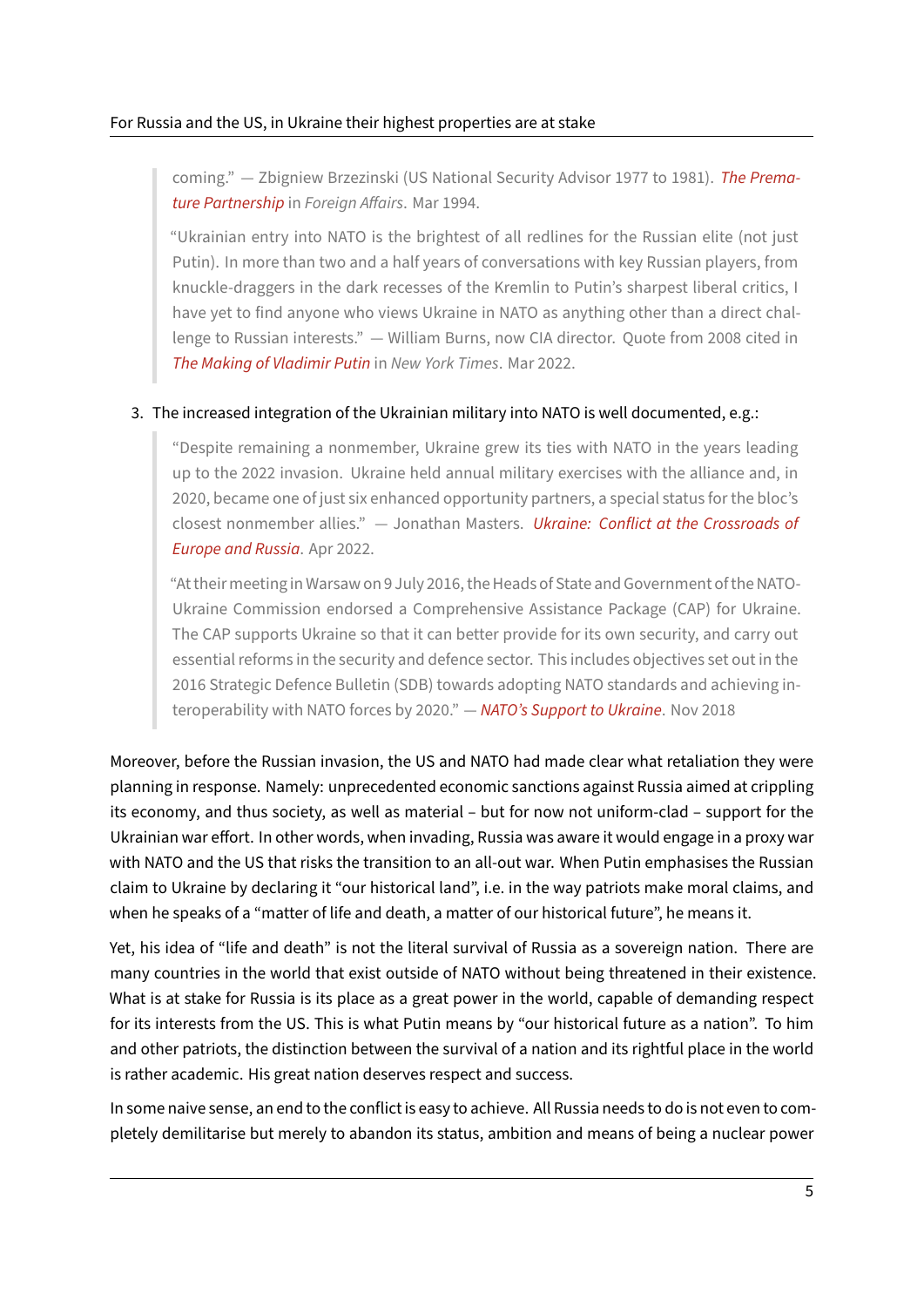capable of confronting the US. If it were to accept a place as a "regional power" it could be welcome within a US-led world order.

Alas, it is, however, correct when peace activists like Noam Chomsky emphasise that:

"No Russian leader, no matter who it is, could tolerate Ukraine, right at the geostrategic center of Russian concerns, joining a hostile military alliance." — Noam Chomsky. *After Dangerous Proxy War, Keeping Ukraine Neutral Offers Path to Peace with Russia*. Mar 2015.

But as much as Chomsky can find reason in Putin's actions, it should not b[e forgotten that what w](https://web.archive.org/web/20220515124210/https://www.democracynow.org/2015/3/2/noam_chomsky_after_dangerous_proxy_war)e ar[e talking about here are the calculations of patriots who are w](https://web.archive.org/web/20220515124210/https://www.democracynow.org/2015/3/2/noam_chomsky_after_dangerous_proxy_war)illing to kill thousands if not millions of citizens and foreigners so that their nation receives the appropriate respect in the world, to further its interests, and the success that comes with it. The peace movement's well-meaning attempts to clear up the silly notion that Putin is a "madman", by explaining the "legitimate security interests" or "geostrategic concerns" of the Russian state, fail to account for the madness of patriotism: an ideology prepared to commit mass murder for the glory, strength and success of the fatherland. This holds true for Russia, but it also holds true for th[e US and its](https://web.archive.org/web/20220617203417/https://www.washingtonpost.com/opinions/2022/04/01/matt-bai-putin-nukes/) junior NATO partners like the UK.

# **2 The US' Status Quo and Ambition**

One thing you can rely on with former US President Trump is that he speaks plainly:

"We recognize that weakness is the surest path to conflict, and unrivaled power is the most cer‑ tain means of defense." — Donald Trump. *Speech outlining the US National Security Strategy*. Dec 2018

### **2.1 Unrivalled Power**

#### Lest he be accused of going off script, the strategy he was introducing speaks the same language:

"The Department of Defense's enduring mission is to provide combat‑credible military forces needed to deter war and protect the security of our nation. Should deterrence fail, the Joint Force is prepared to win. Reinforcing America's traditional tools of diplomacy, the Department provides military options to ensure the President and our diplomats negotiate from a position of strength.

[…]

The costs of not implementing this strategy are clear. Failure to meet our defense objectives will result in decreasing U.S. global influence, eroding cohesion among allies and partners, and re‑ duced access to markets that will contribute to a decline in our prosperity and standard of living."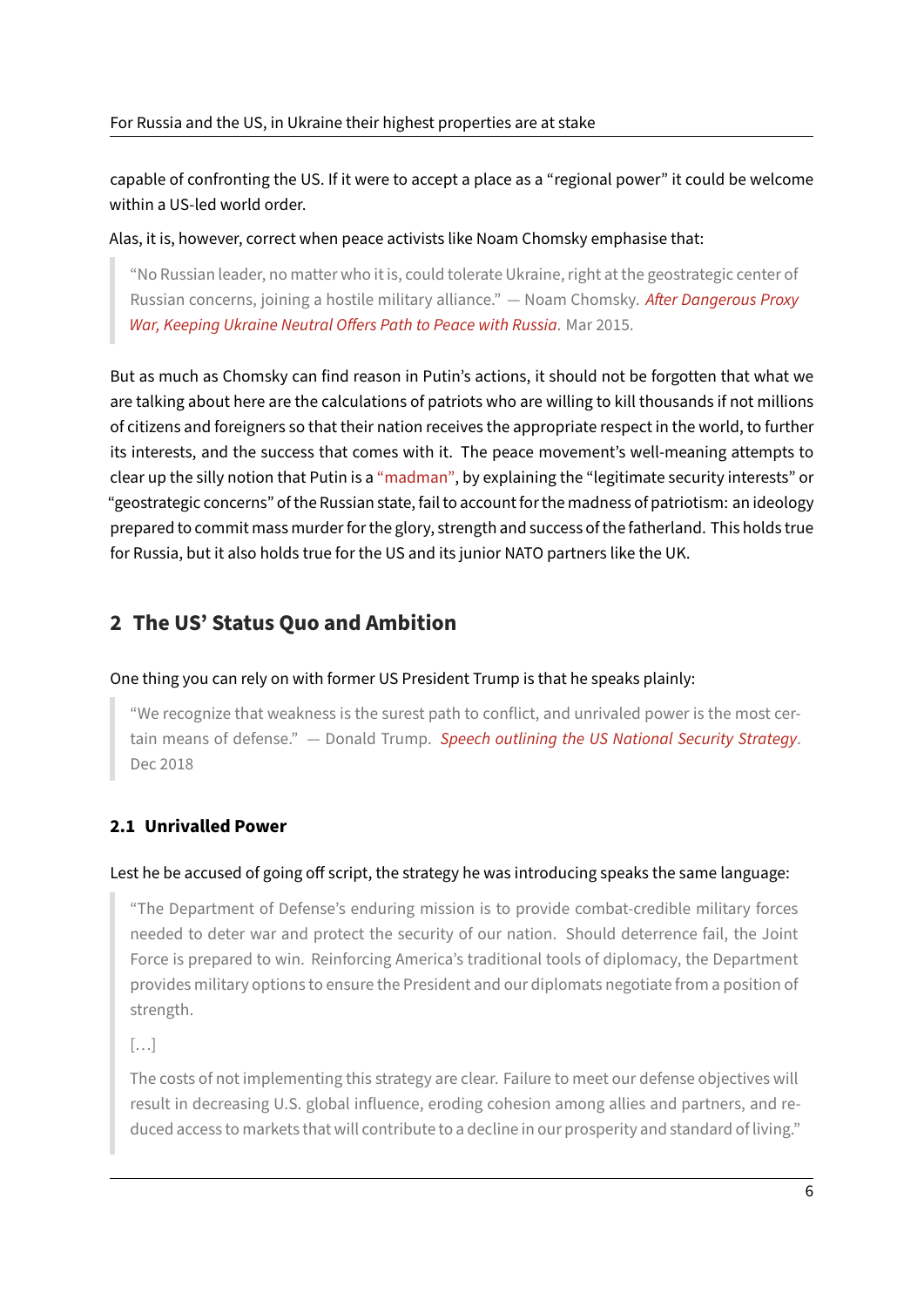– Jim Mattis, US Secretary of Defense, et al. *Summary of the 2018 National Defense Strategy of The United States of America* (NDS'18). 2018.6

In its opening statement (the summary of) th[e US National Defense Strategy does away with the fa](https://web.archive.org/web/20220512141822/https://dod.defense.gov/Portals/1/Documents/pubs/2018-National-Defense-Strategy-Summary.pdf)nta[sy that contrasts military](https://web.archive.org/web/20220512141822/https://dod.defense.gov/Portals/1/Documents/pubs/2018-National-Defense-Strategy-Summary.pdf) conflicts with diplomacy. Diplomacy relies on military might, which – in turn – exists to enable diplomacy to succeed. Somehow, the lingering threat of superior violence provides the conditions for successful negotiations. On this basis then, international treaties about anything from commerce to culture can be agreed upon. This is how influence, cohesion, access to markets and prosperity are accomplished and how other nations' economic, diplomatic, and security decisions can be decisively influenced.7

In this arena, the US has attained a might that is *almost* unrivalled in the world. Its military is currently capable of waging and winning a war, nuclear or conventional, against any other power in the world *bar one*:8

"The central challenge to U.S. prosperity and security is the reemergence of long-term, strategic competition by what the National Security Strategy classifies as revisionist powers. It is increasingly clear that China and Russia want to shape a world consistent with their authoritarian model—gaining veto authority over other nations' economic, diplomatic, and security decisions.

#### […]

Concurrently, Russia seeks veto authority over nations on its periphery in terms of their governmental, economic, and diplomatic decisions, to shatter the North Atlantic Treaty Organization and change European and Middle East security and economic structures to its favor. The use of emerging technologies to discredit and subvert democratic processes in Georgia, Crimea, and eastern Ukraine is concern enough, but when coupled with its expanding and modernizing nuclear arsenal the challenge is clear." – NDS'18

The authors identify the central challenge to everything important to them, i.e. the strength of the US economy and US national security. This challenge is posed by powers whose transgression is wanting to revise the status of the US as the unquestionable victor of history. The concern of these powers for their "prosperity and security" and their strategies in the world to secure them are not worth discussing or even acknowledging. Rather, in designating their programme in the world as to "shape a world consistent with their authoritarian model" their interests are declared as motiveless: power for the sake of power. What remains of their actions in the world is purely negative: aggression without cause.

In this respect, the US Secretary of Defense and his coauthors do not diverge from the Sir Keir Starmers, Paul Masons and Zosia Broms of this world. The National Defense Strategy allows itself enough ideological flourish to brush aside and declare illegitimate the security interests of its foes. However, since the US military does not only want to rally support for a war against Russia but aims to win it,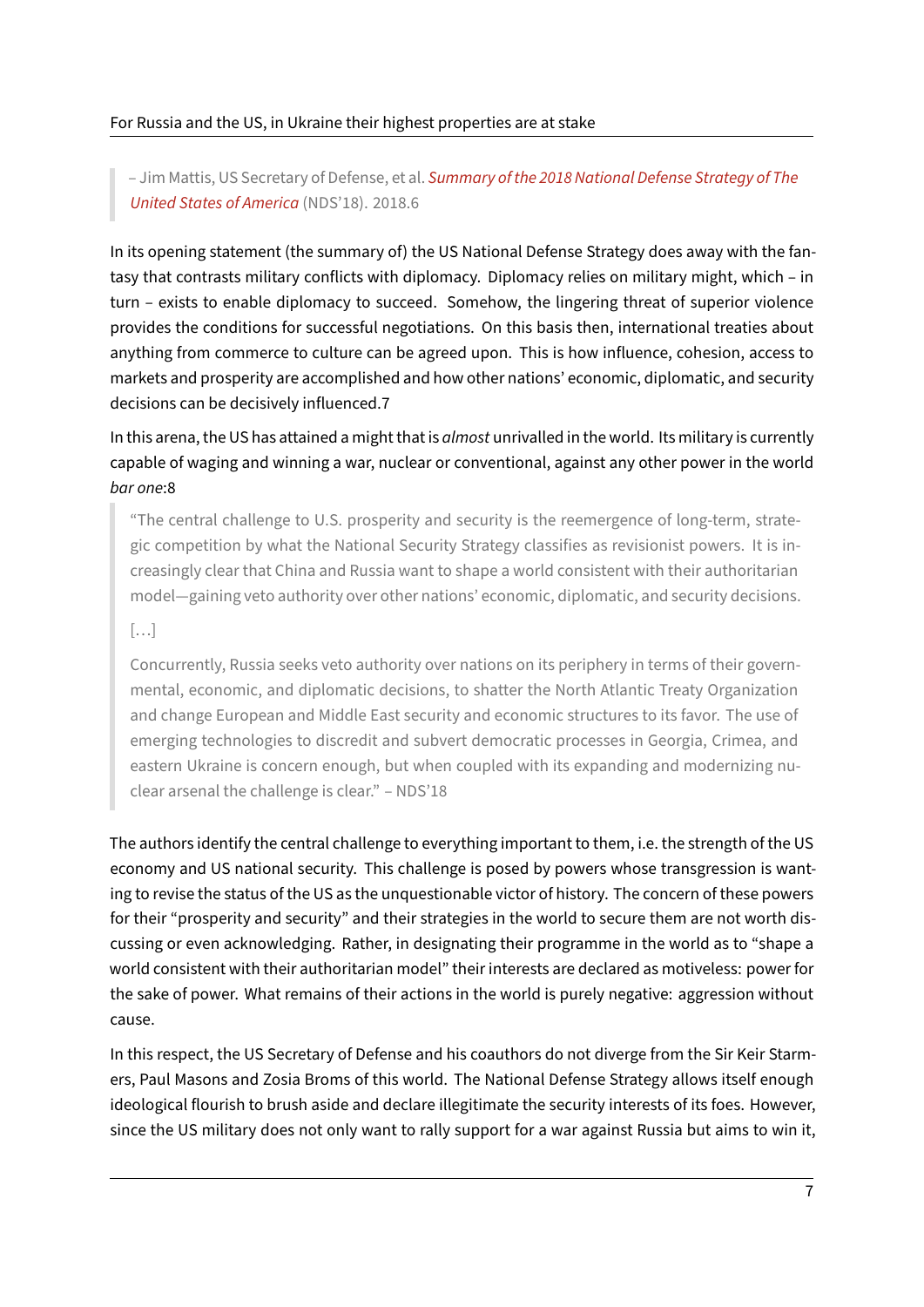# it has more to say on what allows Russia to defy US pressures and thus why Russia presents a key challenge to the US, i.e. Russia's nuclear arsenal:

"The ICBM force [the US intercontinental ballistic missiles carrying nuclear warheads, CC] is highly survivable against any but a large-scale nuclear attack. To destroy U.S. ICBMs on the ground, an adversary would need to launch a precisely coordinated attack with hundreds of high-yield and accurat[e warheads. This is an insurmou](https://en.wikipedia.org/wiki/Intercontinental_ballistic_missile)ntable challenge for any potential adversary today, with the exception of Russia." - Office of the (US) Secretary Of Defense. *Nuclear Posture Review* (NPR'18). Feb 20189

## **2.[2 Escalation Domina](https://web.archive.org/web/20220428120223/https://media.defense.gov/2018/Feb/02/2001872886/-1/-1/1/2018-NUCLEAR-POSTURE-REVIEW-FINAL-REPORT.PDF)nce**

The US military has identified that no adversary can pose a challenge to its weapons of mass destruc‑ tion except Russia. While somehow popular discourse has it that these weapons exist to preserve the peace, the US military helpfully clears up this misconception, too: The point of the US nuclear arsenal is not to prevent war, but to wage it; anywhere and against anyone:

"The nuclear deterrent underwrites every U.S. military operation on the globe—it is the back‑ stop and foundation of our national defense and the defense of our allies." — US Department of Defense. *Nuclear Modernization: Ensuring a Safe, Secure, Reliable, and Credible U.S. Nuclear Deterrent*. Apr 2019.

This is not only meant as some general insurance against some far-off doomsday but also rather imm[ediately. W](https://web.archive.org/web/20211204175602/https://media.defense.gov/2019/Apr/01/2002108024/-1/-1/1/NUCLEAR-MODERNIZATION-FIVE-KEY-TAKEAWAYS.PDF)hat the US is aiming for here is to dominate the escalation of any conflict, anywhere. They aim for an absolute, consistent escalation dominance, the ability to never be pressured by an adversary to react but to be in a position to dictate the terms of a conflict. The aim is that there is no level of escalation through which adversaries of the US can achieve some victory, as explained by a coauthor of the National Defense Strategy:

"The United States consequently needs a new warfighting approach adapted to this threat. This new warfighting approach involves U.S. forces resisting Chinese or Russian attacks from the very beginning of hostilities, fighting in and through enduringly contested operational environments to first blunt Beijing or Moscow's assault and then defeat it – without ever gaining the kind of all-domain dominance that the United States could establish against Iraq or Serbia. With its invasion blunted or readily reversed, neither China nor Russia would have a way to end the war favorably; rather, Beijing or Moscow would face the awful choice of expanding the war in ways that play to U.S. advantages or swallowing the bitter but tolerable pill of settling on terms the United States can accept." — Elbridge A. Colby. *Testimony Before The Senate Armed Services Com‑ mittee. Hearing on Implementation of the National Defense Strategy*. Jan 2019.

To understand this, it is useful to recap the classif[ications of war by military strategists:10](https://web.archive.org/web/20220402041850/https://www.armed-services.senate.gov/imo/media/doc/Colby_01-29-19.pdf)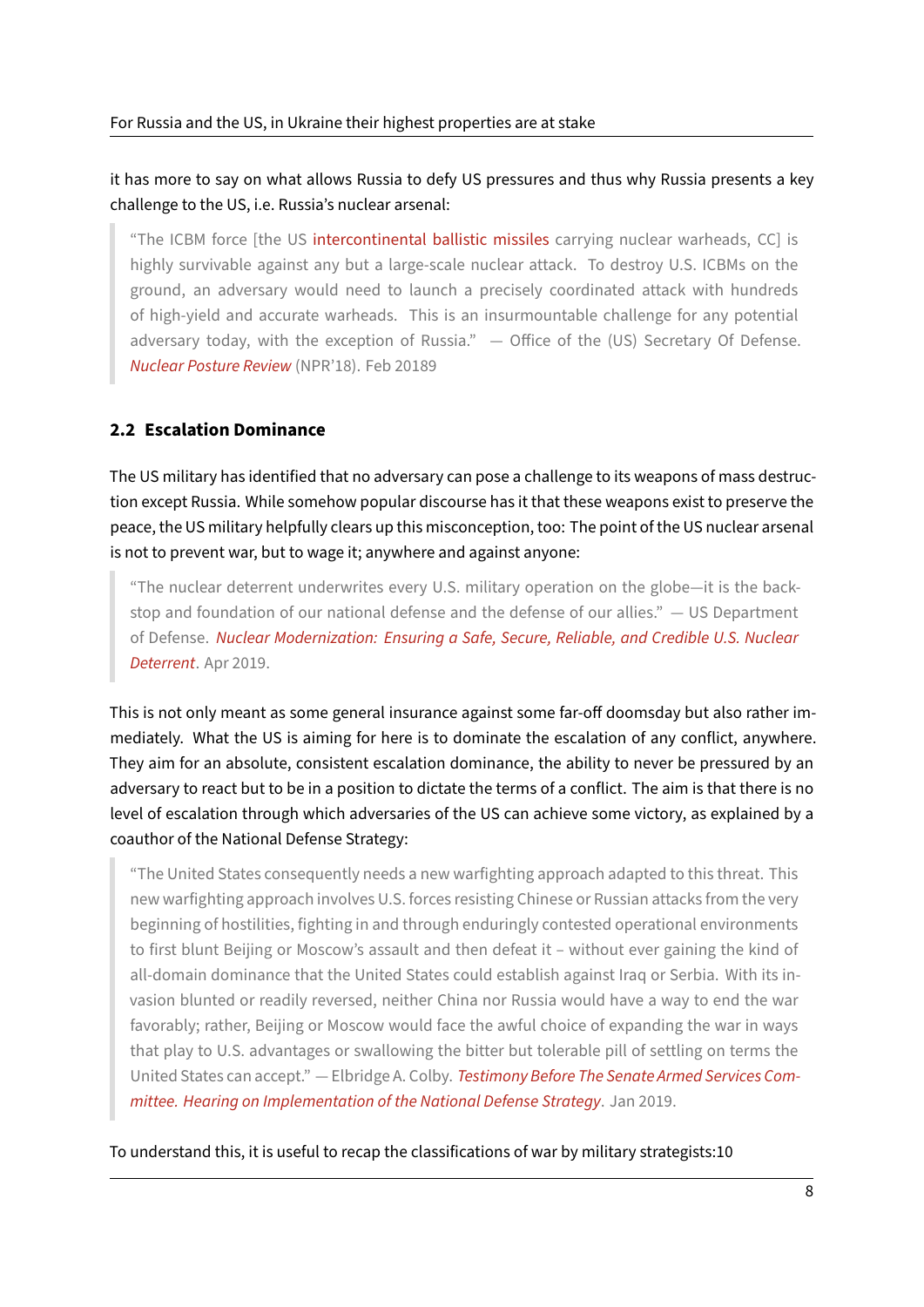- **Conventional war:** refers to a war where the war parties confront each other with soldiers, tanks, ships and aircraft, but they do not use weapons of mass destruction such as nuclear, biological or chemical weapons. The US military is unrivalled in this category.
- **War with tactical weapons of mass destruction:** such as tactical or sub‑strategic nuclear weapons. Here weapons of mass destruction are used to defeat the enemy in the theatre of war. In this category, Russia can compete with the US.
- **War with strategic weapons of mass destruction:** such as strategic nuclear weapons. Here weapons of mass destruction are used to harm the enemy in their home country, cities and regions are devastated and destroyed. Sufficiently many strikes wipe out an entire country. In this category, Russia can compete with the US.

The boundaries between these categories are fluid. For example, cluster bombs, thermobaric weapons and depleted uranium ammunition represent a transition towards tactical weapons of mass destruction used in conventional war. This fluidity can be used to escalate a conflict gradually or, in response, as a justification for a steeper escalation.

[Wherever](https://en.wikipedia.org/wiki/Thermobaric_weapon) in th[e world a conflict with Russia or](https://en.wikipedia.org/wiki/Depleted_uranium#Ammunition) China arises, the US wants to be able to confront and hold off their respective military. While the US military cannot dominate these armies as it could in Serbia or Iraq, US war planners are somewhat confident in their strength on that level. What worries them about Russia (and China) is that it might have the option to escalate either to tactical nuclear strikes on the battlefield or to an all-out strategic exchange of nuclear warheads. Or, the US cannot threaten this escalation against Russia without having to fear a matching response. The challenge with Russia is that the US lacks unrivalled power on two levels: the US is not able to wage a "strategic" or a "sub‑strategic" nuclear war "in ways that play to U.S. advantages". It cannot always produce a situation where the only choice for Russia is to escalate without much hope of success or to concede to the US' demands. As a consequence, the US has to consider Russia's interest in every one of its military operations, wherever they are: Does this represent a red line for Russia? Is this a key ally?

For example, when Russia intervened in the Syrian civil war in support of the government, this represented a real limitation to what the US military and its allies could do in this conflict. More generally, this represents a limitation in the strategic freedom to wage those wars deemed necessary to protect US global influence, cohesion among allies, access to markets, prosperity and standard of living.

This is what they mean by "deterrence": Ideally their own forces of destruction are so vast at the next level up that war at the current level can be won successfully. Superior strategic nuclear weapons ought to underwrite that a tactical nuclear war abroad can be won without significant harm to the homeland, superior tactical nuclear weapons ought to underwrite that a conventional war can be won without having to accept significant counterstrikes. In this category of conventional weapons the US military is vastly superior to its foes and thus is confident in its ability to win any such war.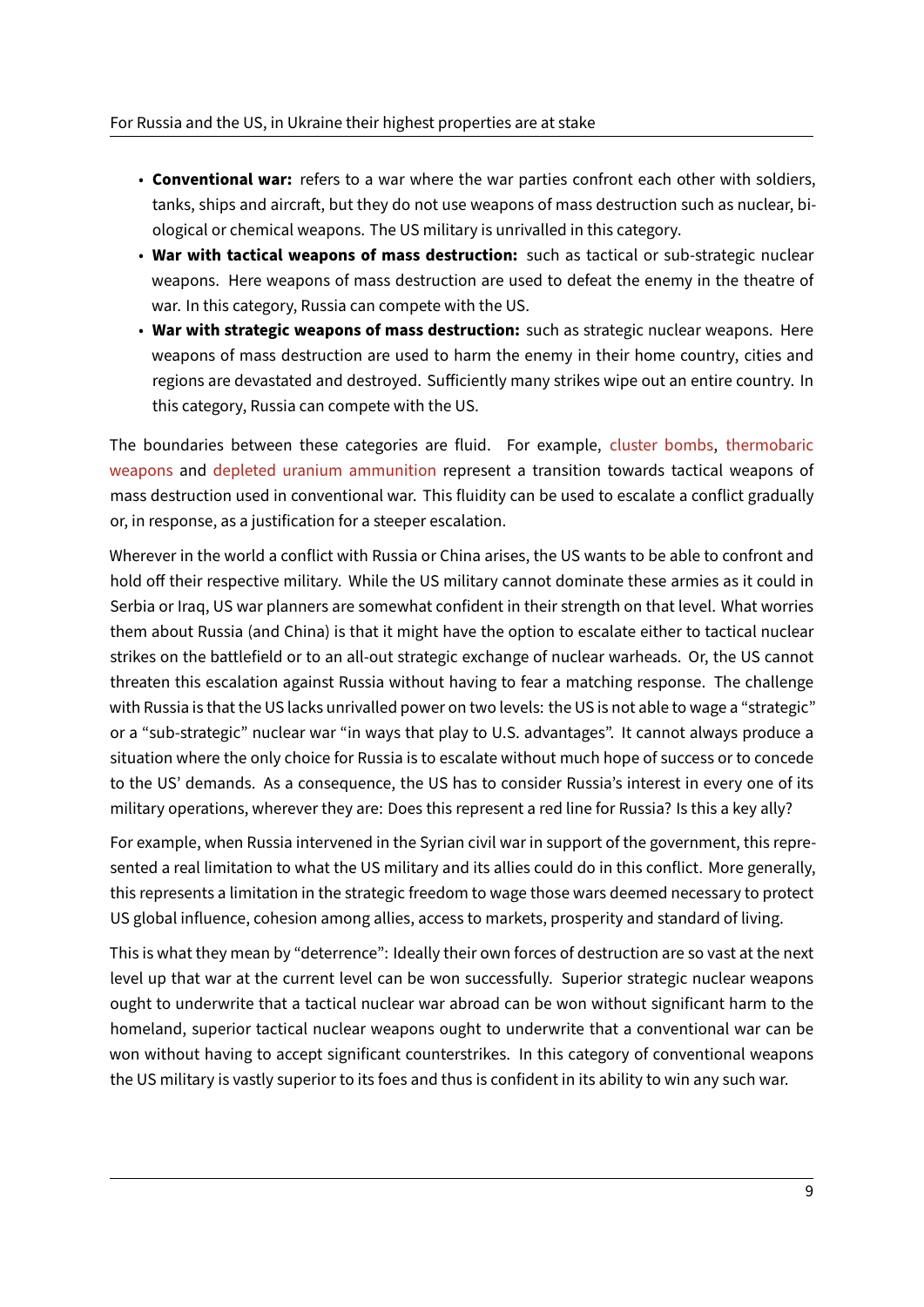### **2.3 Taking Stock: Strategic Nuclear War**

At its height in the 70s and 80s, the peace movement had a slogan: "You cannot win a nuclear war". The US agreed and agrees that it indeed could not win a war against then the Soviet Union, and now Russia, and has been working on remedying this regrettable situation. On this strategic front, the US military is currently not overly ambitious. It does not aim to make the US immune to attacks from Russia but merely to ensure that its nuclear and conventional weapons can devastate Russia before it can take out the US nuclear arsenal:

"The United States must have an NC3 [Nuclear Command, Control, and Communications, CC] system that ensures command and control of U.S. nuclear forces at all times, even under the enormous stress of a nuclear attack. NC3 capabilities must assure the integrity of transmitted in‑ formation and possess the resiliency and survivability necessary to reliably overcome the effects of adversary nuclear attack." — NPR'18

On the one hand, they plan on "reliably overcom[ing] the effects of adversary nuclear attack". That is, in the logic of these military strategists whatever death and destruction the other side is capable of inflicting, the key challenge is to be able to wipe them out regardless. The dream for these strategists is, of course, to be able to destroy the Russian nuclear arsenal before it hits the US. On the other hand, for the time being, US strategists have to concede that they are still too vulnerable to the Russian nuclear arsenal:

"The problem with this approach [to 'develop forces of all kinds able to hobble Russia's or China's nuclear arsenal', CC] is that it is simply too difficult to pull off and is therefore an obvious bluff." — Elbridge A. Colby, coauthor of the National Defense Strategy. *If You Want Peace, Prepare for Nuclear War*. Nov 2018.

### **2.[4 Taking St](http://archive.today/2021.02.20-100113/https://www.foreignaffairs.com/articles/china/2018-10-15/if-you-want-peace-prepare-nuclear-war)ock: Tactical Nuclear War**

As explained above, the scenario envisioned by these war planners is that confronted with a lack of victory using conventional weapons, Russia (or China) might resort to tactical nuclear strikes on a battlefield outside of US territory rather than accept defeat.

"Moscow threatens and exercises limited nuclear first use, suggesting a mistaken expectation that coercive nuclear threats or limited first use could paralyze the United States and NATO and thereby end a conflict on terms favorable to Russia. Some in the United States refer to this as Russia's 'escalate to de‑escalate' doctrine. 'De‑escalation' in this sense follows from Moscow's mistaken assumption of Western capitulation on terms favorable to Moscow." — NPR'18

To thwart this threat of a Russian nuclear escalation on a battlefield abroad, the US could try to rely on the threat of its strategic nuclear weapons aimed at Russia (an approach favoured by some strate‑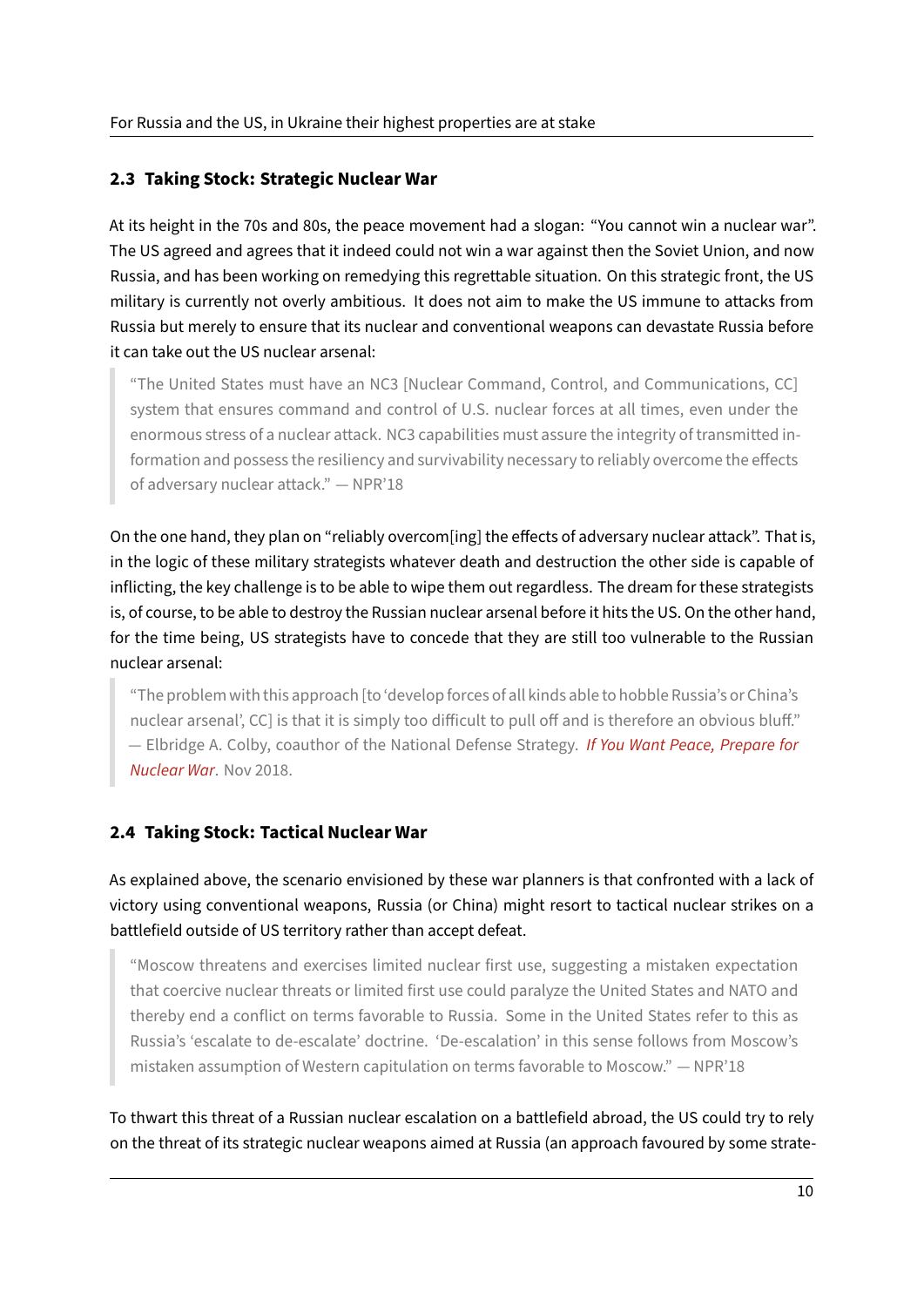gists in Washington). However, as mentioned above, Russia might call this "bluff" given that its own strategic arsenal is capable of inflicting mass destruction in the US.

Thus, dissatisfied with progress in establishing the superiority needed to make a civilisation‑ending war mostly one-sided, enhanced tactical nuclear weapons in the hands of the US military ought to ensure that no escalation can benefit Russia. That is, the answer of US strategists, of course, is to attain superiority in this category of weapons as well. The US was lagging behind here, something the Nuclear Posture Review 2018 set out to fix:

"To address these types of challenges and preserve deterrence stability, the United States will enhance the flexibility and range of its tailored deterrence options. U.S. strategy does not require non‑strategic nuclear capabilities that quantitatively match or mimic Russia's more expansive arsenal. Rather, the United States will maintain a spectrum of capabilities sized and postured to meet U.S. needs, and particularly to ensure that no adversary under any circumstances can perceive an advantage through limited nuclear escalation or other strategic attack." — NPR'18

# At the same time, the US reserves the right to tilt the balance in its own favour on any battlefield by use of nuclear weapons:

"To help preserve deterrence and the assurance of allies and partners, the United States has never adopted a 'no first use' policy and, given the contemporary threat environment, such a policy is not justified today. It remains the policy of the United States to retain some ambiguity regarding the precise circumstances that might lead to a U.S. nuclear response." — NPR'18

# A researcher for the German Stiftung Wissenschaft und Politik (SWP, no relation)11 analyses this as follows:

"Credible extended deterrence to protect allies and partners should deter potential adversaries from strategic (conventional and nuclear) attacks (pre-war deterrence). If this fails, the effectiveness of deterrence is to be restored through selective nuclear strikes (intra‑war deterrence). To this end, the USA reserves the right to be the first to use nuclear weapons to force an end to the war on acceptable terms. The essential prerequisite for this is the escalation dominance of the USA.

[…]

Thus, NPR 18 suggests that a use of nuclear weapons to protect allies below the threshold of strategic destruction risk is possible and controllable. This would make it possible to end a war on tolerable terms." — Wolfgang Richter. *Erneuerung der nuklearen Abschreckung* in *SWP‑Aktuell 15*. Mar 2018. our translation.12

Indeed, reporting on the challenge of Russi[a's and China's apparent readiness to de](https://web.archive.org/web/20220522143224/https://www.swp-berlin.org/publications/products/aktuell/2018A15_rrw.pdf)ploy tactical nu‑ clear weapons, the already cited coauthor of the National Defense Strategy gets all envious: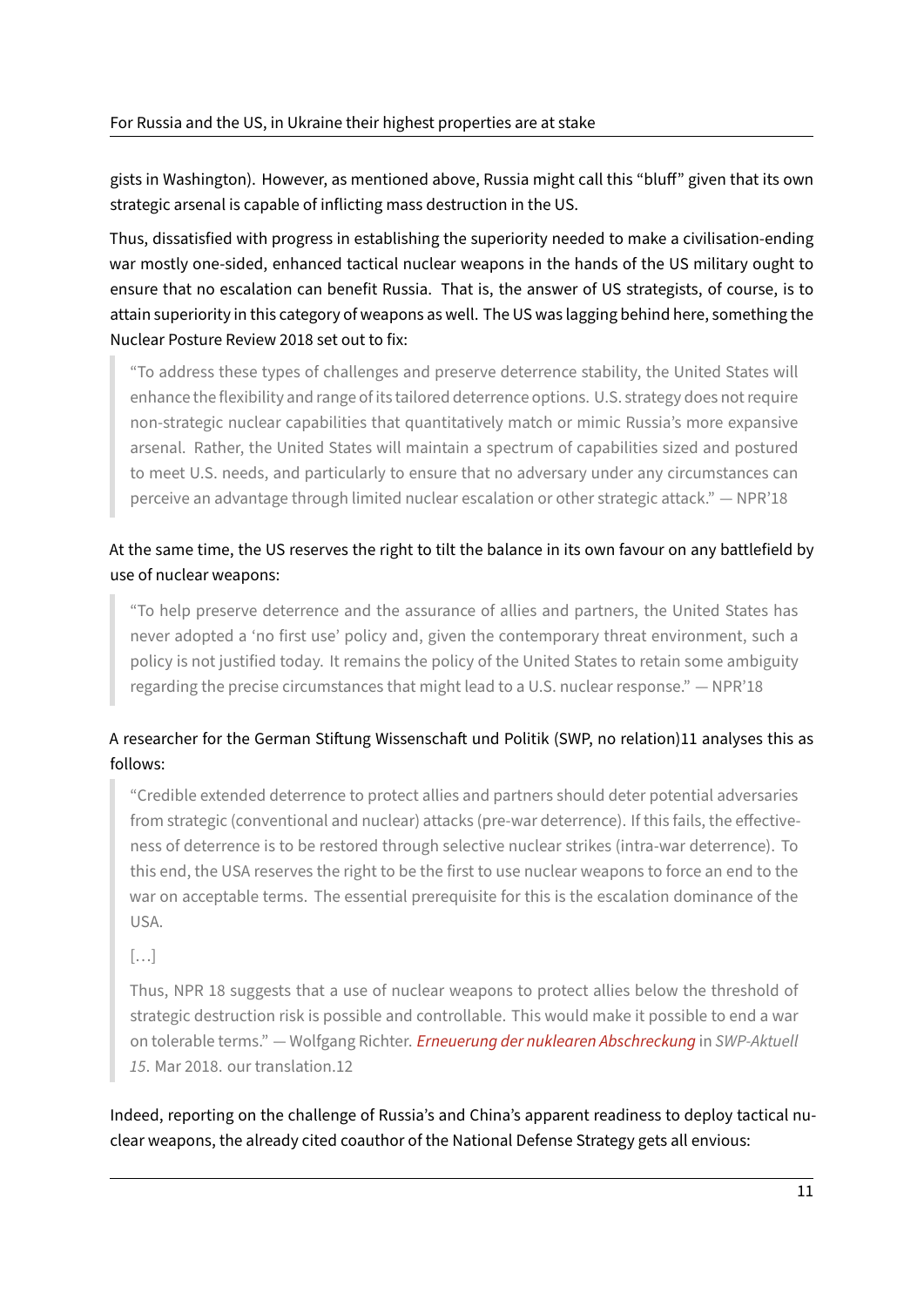"The risks of nuclear brink‑manship may be enormous, but so is the payoff from gaining a nu‑ clear advantage over an opponent. Nuclear weapons are, after all, the ultimate trump card: if you can convince your enemy that you have a way to play the card and are actually prepared to go through with it, nothing is more powerful. And the best way to do that is to have palatable options for the limited and effective use of nuclear weapons. Americans should know: they perfected this approach against the Soviet Union during the Cold War.

[…]

The Pentagon's 2018 Nuclear Posture Review recognized this gap [the lack of tactical nuclear weapons for a war against Russia or China and thus for US nuclear brinkmanship, CC]. It committed to modernizing its air‑delivered tactical bombs and developing low‑yield nuclear warheads for submarine‑launched ballistic missiles." — Elbridge A. Colby. *If You Want Peace, Prepare for Nuclear War*. Nov 2018.

Those are quite some strategic freedoms to dream of, while, of cour[se, "it would only be a rhetoric](https://archive.ph/2021.02.20-100113/https://www.foreignaffairs.com/articles/china/2018-10-15/if-you-want-peace-prepare-nuclear-war)al qu[estion of how](https://archive.ph/2021.02.20-100113/https://www.foreignaffairs.com/articles/china/2018-10-15/if-you-want-peace-prepare-nuclear-war) many 'sub-strategic' nuclear weapon strikes a 'frontline state' can survive" (Wolfgang Richter. *Erneuerung der nuklearen Abschreckung* in *SWP‑Aktuell 15*. Mar 2018. our translation).13

# **2.5 N[ATO's Eastward Expansion](https://web.archive.org/web/20220522143224/https://www.swp-berlin.org/publications/products/aktuell/2018A15_rrw.pdf)**

It remains the US military's dream to be able to destroy Russian strategic nuclear warheads on the ground, by launching a precisely coordinated attack with hundreds of high-yield and accurate warheads. The quicker these warheads hit their targets – Russian cities and military installations – the more likely they destroy Russia's capabilities to do the same.

This can be achieved either by having faster rockets or by stationing them closer to Russia. Here, the US has a strategic advantage over Russia. While Russian missiles need to cross an ocean to hit the US and can otherwise only threaten the US's allies, in stationing nuclear and other weapons in Europe, the Russian territory is within quicker reach of US weapons:

"The United States will make available its strategic nuclear forces, and commit nuclear weapons forward‑deployed to Europe, to the defense of NATO. These forces provide an essential political and military link between Europe and North America and are the supreme guarantee of Alliance security. Combined with the independent strategic nuclear forces of the United Kingdom and France, as well as Allied burden sharing arrangements, NATO's overall nuclear deterrence forces are essential to the Alliance's deterrence and defense posture now and in the future." — NPR'18

For example, NATO aircraft are stationed in Tallin, 350 kilometres from Saint Petersburg.14 Also, US MK‑41 missile launchers, which are (reportedly) capable of launching both interceptor missiles and nuclear warheads, are stationed in Romania and (soon) Poland; the interceptor missiles provide the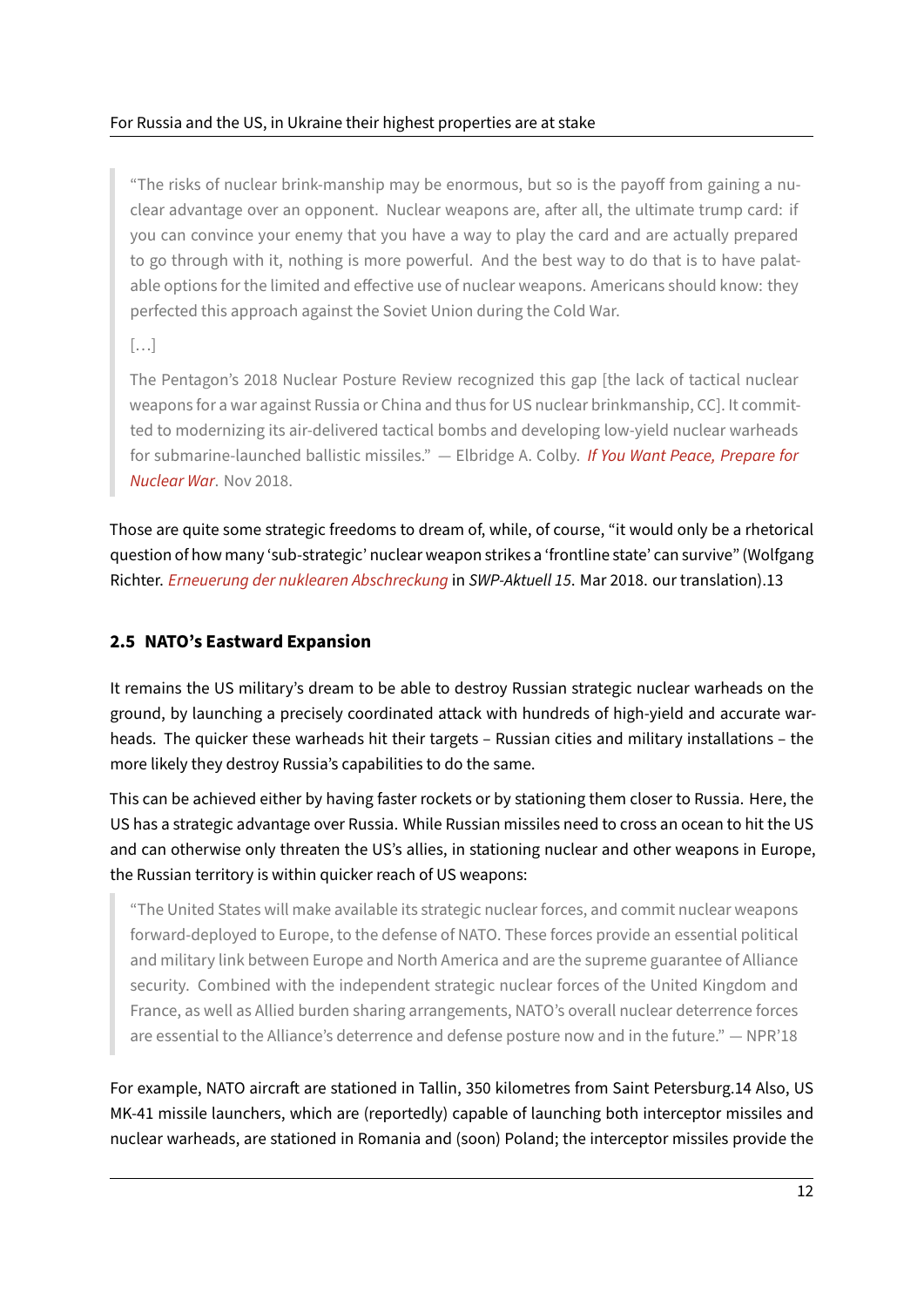shield needed to launch a US attack. Officially, these were meant to defend against Iran but, for example, the previously cited SWP researcher Wolfgang Richter does not seem to quite buy the Pentagon's line:15

"Moscow rejects the accusation of a breach of the [Intermediate‑Range Nuclear Forces (INF), CC] treaty and accuses the USA of having violated the INF Treaty. For example, they used medium‑ range ballistic missiles to test the missile defence system. In addition, they used the navy's Mk 41 SLCM [sea‑launched cruise missiles, CC] launch[ers on land, namely in missile defence site](https://en.wikipedia.org/wiki/Intermediate-Range_Nuclear_Forces_Treaty)s in Romania and soon also in Poland (Aegis ashore). From there, future GLCMs [ground‑launched cruise missile, CC] could be launched against targets in Russia. This option is explicitly mentioned in NPR 18. Washington, on the other hand, insists that the Aegis-ashore systems are only suitable and intended for launching defensive missiles. In order to dispel the mutual accusations, mutual information and inspections would be necessary. To this end, the INF inspection regime, which ended in 2001, would have to be reactivated and modified." — Wolfgang Richter. *Erneuerung der nuklearen Abschreckung* in *SWP‑Aktuell 15*, our translation16

Such missiles (in Ukraine) are a concern raised by Russia in its treaty proposal with NATO before the in[vasion.17 On the one hand, unnamed US](https://web.archive.org/web/20220522143224/https://www.swp-berlin.org/publications/products/aktuell/2018A15_rrw.pdf) officials signalled their openness to discuss a restriction on the number of such missiles.18 On the other hand, Biden's official line is to deny any plans of de‑ ploying offensive missiles. Finally, as mentioned in the quote above, these launchers are land‑based versions of standard sea-based cruise missile launchers that regularly patrol the Black Sea aboard NATO ships.19

Of course, all of these forward‑deployed weapons provide options not only against the Russian heartland but also sub‑strategic options against Russian (and other) targets in the broader region, as demonstrated with conventional warheads by both sides:

"The capabilities of conventional SLCM (sea‑launched cruise missiles, CC) were demonstrated by two American Aegis warships on 7 April 2017, when they attacked the Syrian airbase of Sayrat from the Mediterranean Sea.

[…]

On the other hand, Russia has compensated for this geostrategic disadvantage by equipping the flotilla in the Caspian Sea with SLCMs. When Russia intervened militarily in the Syrian war in September 2015, it launched conventional SLCMs from there and demonstrated their effectiveness on the southern periphery." —Wolfgang Richter. *Erneuerung der nuklearen Abschreckung* in *SWP‑Aktuell 15*, our translation20

# **2.6 Peace in our Time**

Again, in some naive sense, an end to the hostilities is easy to achieve. All the US has to do is to abandon its ambition of "unrivalled power", to let go of the aim of attaining a situation where no other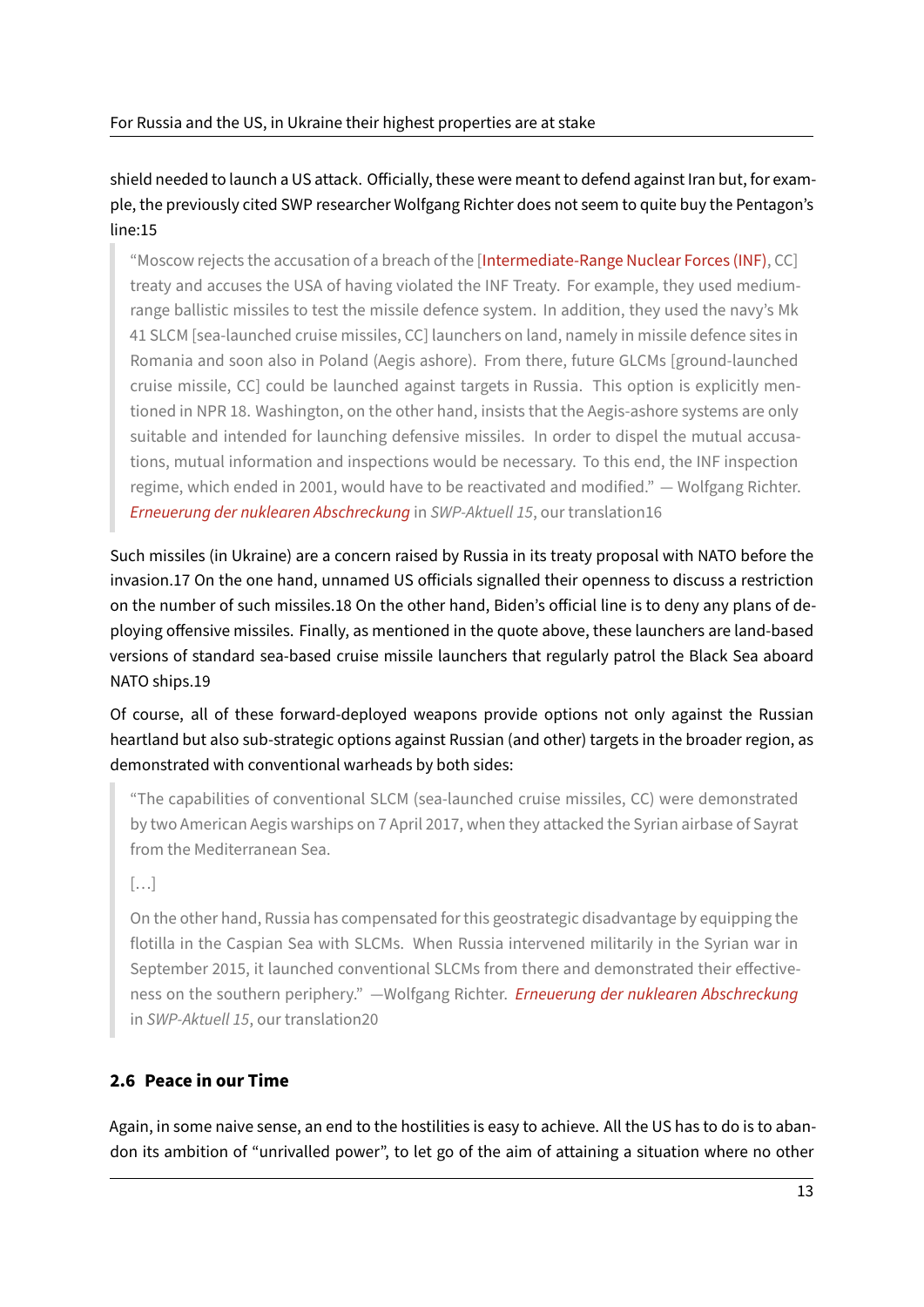country in the world could sustain an all‑out war against it, to let go of the demand that no other country can negotiate from a similar "position of strength".

Yet, riffing off Noam Chomsky, we can say that no American leader, no matter who it is, could tolerate this.21 Such are patriots everywhere that they weigh the cost of millions of lives against their standing and success in the world. To them, the prize – Russia ceasing to be a challenge to US power – is so great, that it is worth risking the lives of many. Before Russia's invasion, the US's commitment to Ukrainian territorial integrity was not particularly strong.22 However, Russia's only moderate military success in Ukraine convinced (at least some in) the West that further steps in the long-term project of neutralising Russia as a formidable foe are possible:

"We want to see Ukraine remain a sovereign country, a democratic country able to protect its sovereign territory. We want to see Russia weakened to the point where it can't do things like invade Ukraine" — Lloyd Austin (US defence secretary), cited in *US pledges extra \$713m for Ukraine war effort and to weaken Russia*. 25 Apr 2022

"According [to] Ukrainska Pravda sources close to Zelensky[y, the Prime Minister of the United](https://web.archive.org/web/20220619231312/https://www.theguardian.com/world/2022/apr/25/us-diplomats-to-return-to-ukraine-and-fresh-military-aid-unveiled-after-blinken-visit) [Kingdom Boris Johnson, who ap](https://web.archive.org/web/20220619231312/https://www.theguardian.com/world/2022/apr/25/us-diplomats-to-return-to-ukraine-and-fresh-military-aid-unveiled-after-blinken-visit)peared in the capital almost without warning, brought two simple messages.

The first is that Putin is a war criminal, he should be pressured, not negotiated with.

And the second is that even if Ukraine is ready to sign some agreements on guarantees with Putin, they are not.

Johnson's position was that the collective West, which back in February had suggested Zelenskyy should surrender and flee, now felt that Putin was not really as powerful as they had previously imagined, and that here was a chance to 'press him."' — Roman Romaniuk. *Possibility of talks between Zelenskyy and Putin came to a halt after Johnson's visit ‑ UP sources*. 5 May 2022

For Russia and the US, what they are and claim to be as nations is at stake: for t[he one, its "historic](https://web.archive.org/web/20220515174058/https://www.pravda.com.ua/eng/news/2022/05/5/7344206/)al fut[ure as a nation", its status as a great power and respected subject in the world](https://web.archive.org/web/20220515174058/https://www.pravda.com.ua/eng/news/2022/05/5/7344206/) of states; for the other, its "unrivalled power", its unrestricted world domination. Their positions are irreconcilable. They do not tolerate any relativisation, because that would be tantamount to abandoning their posited standpoint.

For both sides, the assertion of their own position, therefore, has the quality of an existential question thatmust be brought to a decision, a "matter of life and death" and or amatter of the highest principles – "prosperity and security" – respectively.

And so they go at each other. They both use deterrence and threats to impress the other side into accepting their demands and escalate the use of their means of destruction when this fails. They know full well what destruction the other side can bring to the battlefield, and how widely it can define this battlefield. They both insist on their dominance of escalation, their ability to up the ante in response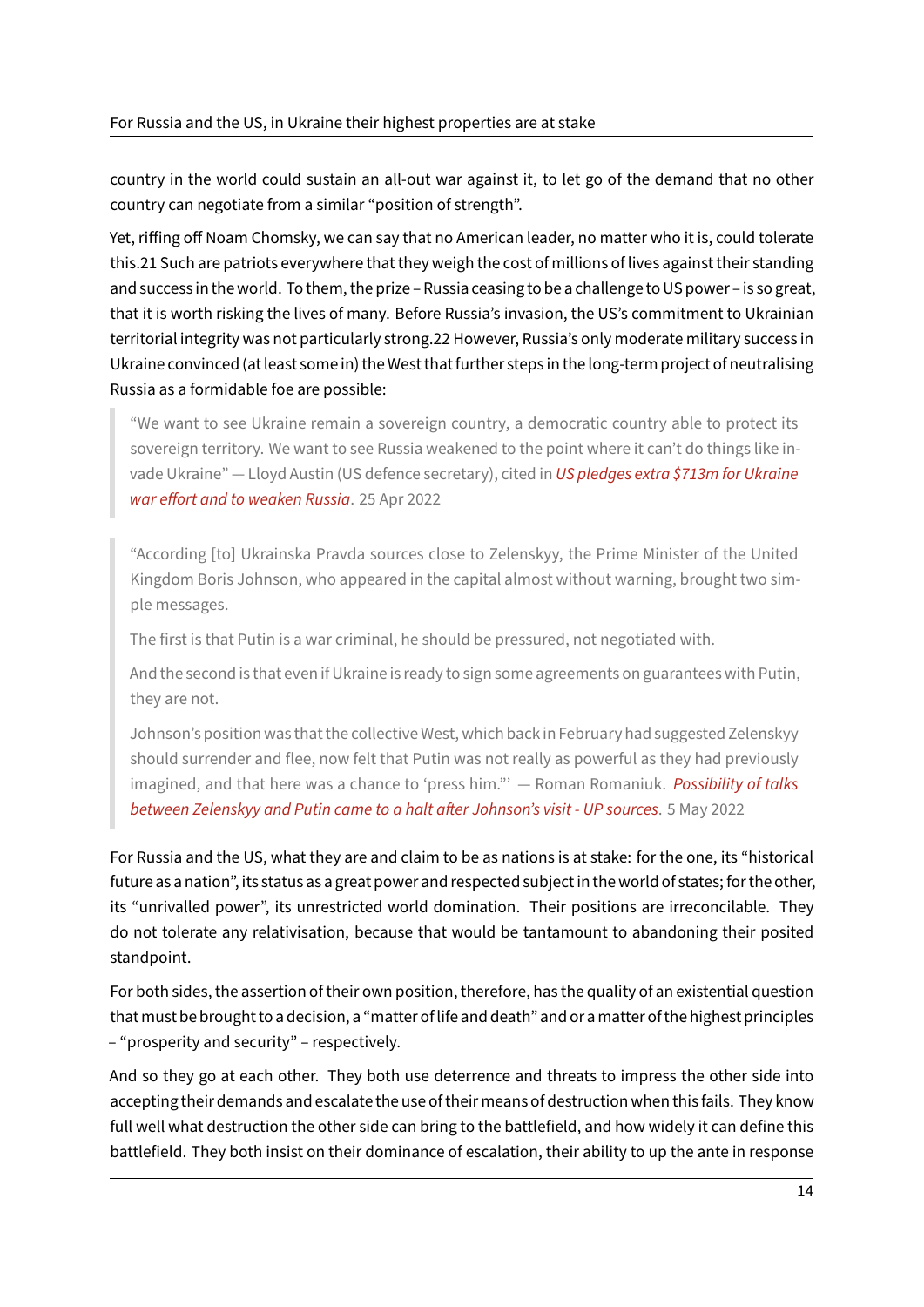to an escalation of the other side. For now, Russia made the transition to an all out war against Ukraine and kills people in that country to preserve its status as a great power. The superior American side, for now, does not want to get directly involved with its military – indeed it seems increasingly frustrated that it has to take attention away from its rising (economic and thus future military) rival China. For now, America is content with letting Ukrainians fight and die – for their fatherland23 and the rulebased order that the US implemented after the Second World War. But America's restraint is nothing but the decision to postpone an escalation to the point when it feels its status as the one superpower in the world is sufficiently threatened.

Only an idiot would support either of these programmes.

# **3 Appendix: NATO's Eastward Expansion**

### **3.1 Footnotes**

### 1 See also *"If you want peace, prepare for war" (Russia, Ukraine, NATO, EU)*.

2 The Parties to the NATO Treaty "are resolved to unite their efforts for collective defence and for the preservation of peace and security." (The North Atlantic Treaty)

3 "Nato h[as proved such a powerful security alliance because it pools m](https://antinational.org/en/if-you-want-peace-prepare-for-war-russia-ukraine-nato-eu/)ilitary capacity, capability and cash, with an annual budget of more than \$1 trillion to protect one billion people." (John Healey, Labour Shadow Defence Secretary. *B[ritain's leadership in Nato](https://www.nato.int/cps/en/natolive/official_texts_17120.htm) is under threat*. 25 Apr 2022)

4 "We will face economic pain, as we free Europe from dependence on Russian gas and oil. And clean our institutions from money stolen from the Russian people. But the British public have always been willing to make sacrifice to defend [democracy on our continent, and we will a](http://archive.today/2022.04.25-111544/https://www.telegraph.co.uk/opinion/2022/04/25/britains-leadership-nato-threat/)gain." (Sir Keir Starmer. *Keir Starmer's statement to Parliament on Russia's invasion of Ukraine*. 24 Feb 2022)

5 It would be a mistake, though, to accuse the prosecution of hypocrisies just because US military strategists warned about Russia's red lines concerning Ukraine, something Stop the War stresses now. [As Sir Keir Starmer made clear, his objection is to a moral failure to su](https://web.archive.org/web/20220609162449/https://labour.org.uk/press/keir-starmer-statement-to-parliament-on-russias-invasion-of-ukraine/)pport the own side in this war, something US strategists can hardly [be accused of.](http://archive.today/2022.05.15-155824/https://twitter.com/ggreenwald/status/1498375410341621767)

6 Note that a 2022 version was submitted to the US Congress, but an unclassified version is not yet available.

### 7 See also *Wh[at is Imperiali](https://web.archive.org/web/20220531194150/https://media.defense.gov/2022/Mar/28/2002964702/-1/-1/1/NDS-FACT-SHEET.PDF)sm?*

8 The other big rival identified in the NDS is China, but here we focus on Russia, for obvious reasons. We wrote *bar one* because the challenge of China's military might is projected somewhat into the future: "A[s China continues its](https://antinational.org/en/what-is-imperialism-talk/) economic and military ascendance, asserting power through an allof-nation long-term strategy, it will continue to pursue a military modernization program that seeks Indo-Pacific regional hegemony in the near-term and displacement of the United States to achieve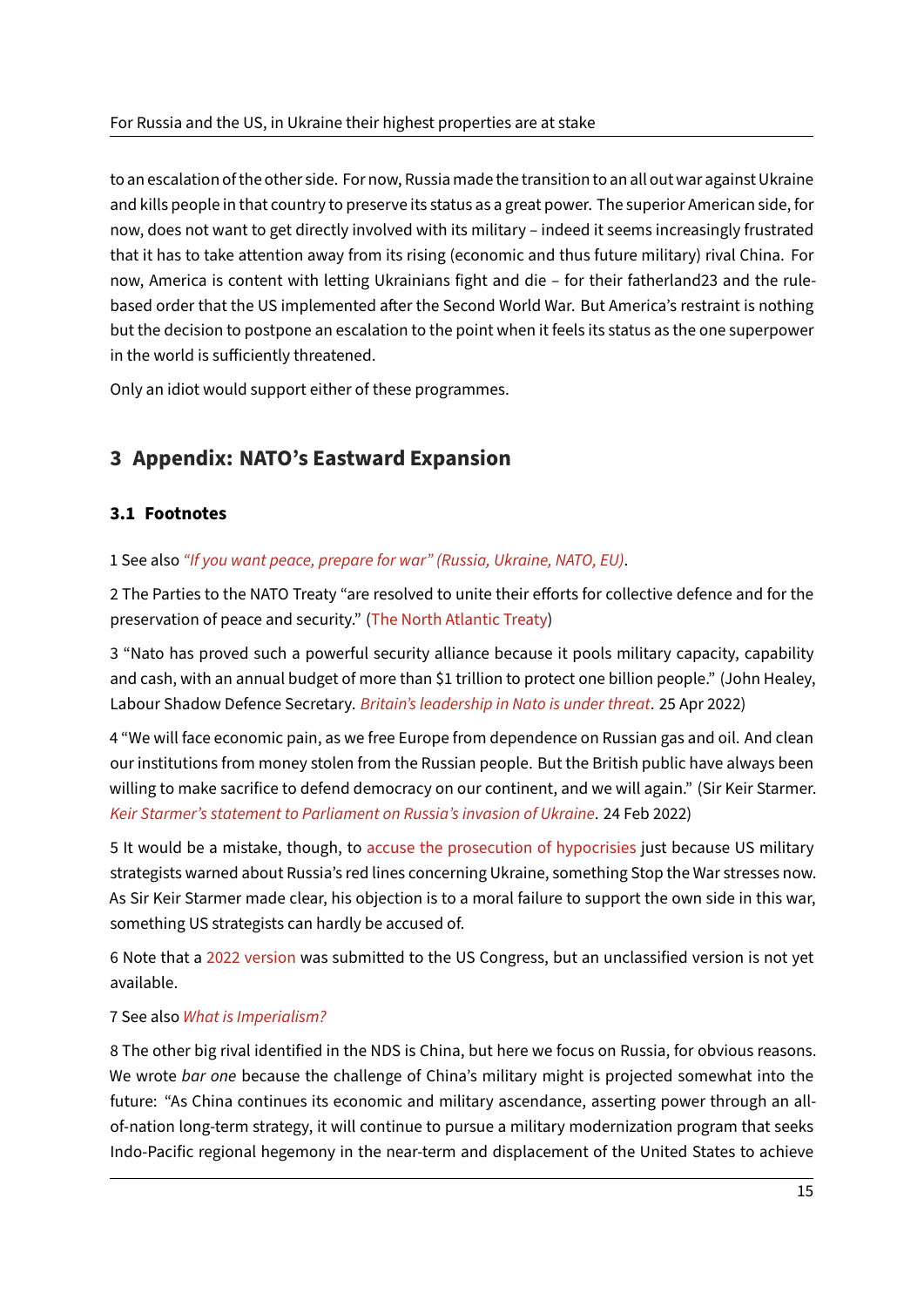global preeminence in the future. The most far-reaching objective of this defense strategy is to set the military relationship between our two countries on a path of transparency and non‑aggression." The US Nuclear Posture Review (cited below), too, is explicit about there being only one power challenging the US' nuclear arsenal.

9 A 2022 version was submitted to the US Congress, but no unclassified version is available yet.

10 We are neither nuclear nor conventional war experts and hope we never will be. Thus, we mostly rely on the work done by others here. In particular, our discussion of the American military strategy is mo[stly based on](https://web.archive.org/web/20220530170134/https://media.defense.gov/2022/Mar/29/2002965339/-1/-1/1/FACT-SHEET-2022-NUCLEAR-POSTURE-REVIEW-AND-MISSILE-DEFENSE-REVIEW.PDF) *Die amerikanische Weltmacht treibt die Entmachtung ihres russischen Rivalen voran* by GegenStandpunkt published in Autumn 2019 and the sources cited therein.

11 "The German Institute for International and Security Affairs (German: Stiftung Wissenschaft und Politik; SWP) is [a German think tank in international relations and security studies. A semi‑official](https://de.gegenstandpunkt.com/artikel/usa-treiben-entmachtung-ihres-russischen-rivalen-voran) organization with close links to the federal government" (Wikipedia)

12 "Eine glaubwürdige erweiterte Abschreckung zum Schutz von Alliierten und Partnern soll potentielle Gegner von strategischen (konventionellen und nuklearen) Angriffen abhalten (pre-war deterrence). Falls dies nicht gelingt, soll die Wirksamkeit der [Abschrecku](https://en.wikipedia.org/wiki/German_Institute_for_International_and_Security_Affairs)ng durch selektive Atomschläge wiederhergestellt werden (intra-war deterrence). Dazu behalten sich die USA vor, als erste Kernwaffen einzusetzen, um ein Ende des Kriegs zu akzeptablen Bedingungen zu erzwingen. Die wesentliche Voraussetzung dafür ist die Eskalationsdominanz der USA. (…) So suggeriert die NPR 18, ein Kernwaf‑ feneinsatz zum Schutz von Alliierten unterhalb der Schwelle des strategischen Vernichtungsrisikos sei möglich und kontrollierbar. Dies erlaube es, einen Krieg zu erträglichen Konditionen zu beenden".

13 "Dann wäre es nur noch eine rhetorische Frage, wie viele 'substrategische' Kernwaffenschläge ein 'Frontstaat' überleben kann"

14 "Consequently, the United States will maintain, and enhance as necessary, the capability to forward deploy nuclear bombers and DCA (dual-capacity aircraft, i.e. bombers that can carry conventional and nuclear weapons, CC) around the world. We are committed to upgrading DCA with the nuclear‑capable F‑35 aircraft. We will work with NATO to best ensure—and improve where needed —the readiness, survivability, and operational effectiveness of DCA based in Europe." (NPR'18)

15 Declaring "MK-41 missile launches" as offensive weapons was considered "fake news", i.e. enemy propaganda, at least as long as the INF treaty was in effect. While this will likely make little difference to some, here we avoid relying on Russian or Western "anti-imperialist" media. A "trick" we recommend to our readers and that we deploy here, though, is to not only consider [the media/](https://euvsdisinfo.eu/report/russia-claims-there-are-mk41-launchers-in-romania)statements of the two main opponents, i.e. Russia and the US, but also of their allies. In particular, the German government and its advisors have a somewhat different take on the strategic freedom sub‑strategic nuclear weapons afford the US.

16 "Moskau weist den Vorwurf des Vertragsbruchs zurück und bezichtigt seinerseits die USA, den INF‑Vertrag verletzt zu haben. So hätten sie ballistische Mittelstreckenraketen eingesetzt, um die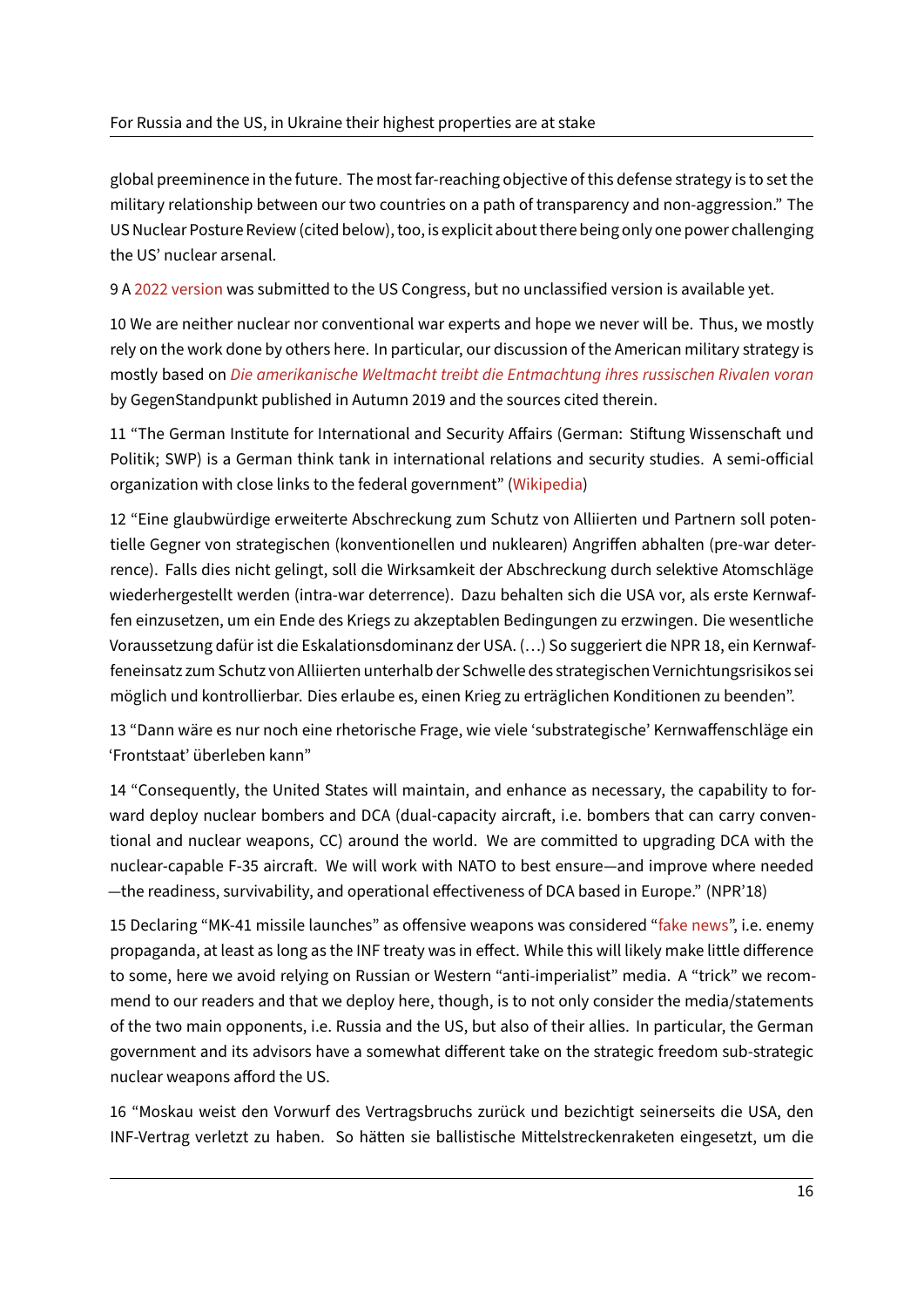Raketenabwehr zu testen. Zudem verwendeten sie die SLCM‑Abschussgeräte Mk 41 der Marine auch an Land, nämlich in Raketenabwehrstellungen in Rumänien und bald auch in Polen (Aegis ashore). Von dort aus könnten künftige GLCM gegen Ziele in Russland gestartet werden. Auf diese Option wird in der NPR 18 ausdrücklich hingewiesen. Dagegen betont Washington, die Aegis‑ashore‑Systeme seien nur für den Abschuss von Abwehrraketen geeignet und vorgesehen. Um die gegenseitigen Vorwürfe auszuräumen, wären wechselseitige Informationen und Inspektionen notwendig. Dazu müsste das 2001 beendete INF‑Inspektionsregime reaktiviert und modifiziert werden."

17 "Article 6: The Parties shall undertake not to deploy ground-launched intermediate-range and shorter-range missiles outside their national territories, as well as in the areas of their national territories, from which such weapons can attack targets in the national territory of the other Party. Article 7: The Parties shall refrain from deploying nuclear weapons outside their national territories and return such weapons already deployed outside their national territories at the time of the entry into force of the Treaty to their national territories. The Parties shall eliminate all existing infrastructure for deployment of nuclear weapons outside their national territories. The Parties shall not train military and civilian personnel from non‑nuclear countries to use nuclear weapons. The Parties shall not conduct exercises or training for general‑purpose forces, that include scenarios involving the use of nuclear weapons." ((Draft) Treaty between the United States of America and the Russian Federation on Security Guarantees. Dec 2021).

18 "The officials said the administration would be open to discussions with Russia on curtailing possible future deploy[ments of offensive missiles in Ukraine and putting limits on U.S. and NATO military](https://web.archive.org/web/20220522130503/https://mid.ru/ru/foreign_policy/rso/nato/1790818/?lang=en) [exercises in Eastern Euro](https://web.archive.org/web/20220522130503/https://mid.ru/ru/foreign_policy/rso/nato/1790818/?lang=en)pe." (US News, *US Hones Warnings, Offers to Russia Over Ukraine*. Jan 2022)

19 "Additionally, in the near‑term, the United States will modify a small number of existing SLBM (submarine‑launched ballistic missile, CC) warheads to provide a low‑yield option, and in the longer term, pursue a modern nuclear‑armed [sea‑launched cruise missile \(SLCM\). Unlike DCA](https://web.archive.org/web/20220515162750/https://www.usnews.com/news/politics/articles/2022-01-08/us-open-to-limiting-military-exercises-missiles-with-russia), a low‑yield SLBM warhead and SLCM will not require or rely on host nation support to provide deterrent effect." (NPR'18)

20 "Die Fähigkeiten konventioneller SLCM demonstrierten zwei amerikanische Aegis- Kriegsschiffe am 7. April 2017, als sie vom Mittelmeer aus den syrischen Luftwaffen‑ stützpunkt Sayrat zerstörten. (…) Andererseits hat Russland diesen geostrategischen Nachteil kompensiert, indem es die Flottille im Kaspischen Meer mit SLCM ausrüstete. Als Russland im Septem‑ ber 2015 militärisch in den Syrienkrieg eingriff, hat es von dort aus konventionelle SLCM gestartet und ihre Wirksamkeit an der südlichen Peripherie demonstriert."

21 In the UK, a country whose nuclear arsenal is nowhere near that of the US, Sir Keir Starmer's pre‑ decessor as the leader of Her Majesty's Most Loyal Opposition, Jeremy Corbyn, indicated his unwill‑ ingness to entertain this calculus: killing millions in retaliation for an attack on the UK. This (among other things) made him unelectable and earned him a threat of a coup d'état.

22 "Administration officials have suggested that the U.S. will press Ukraine to formally cede a measure